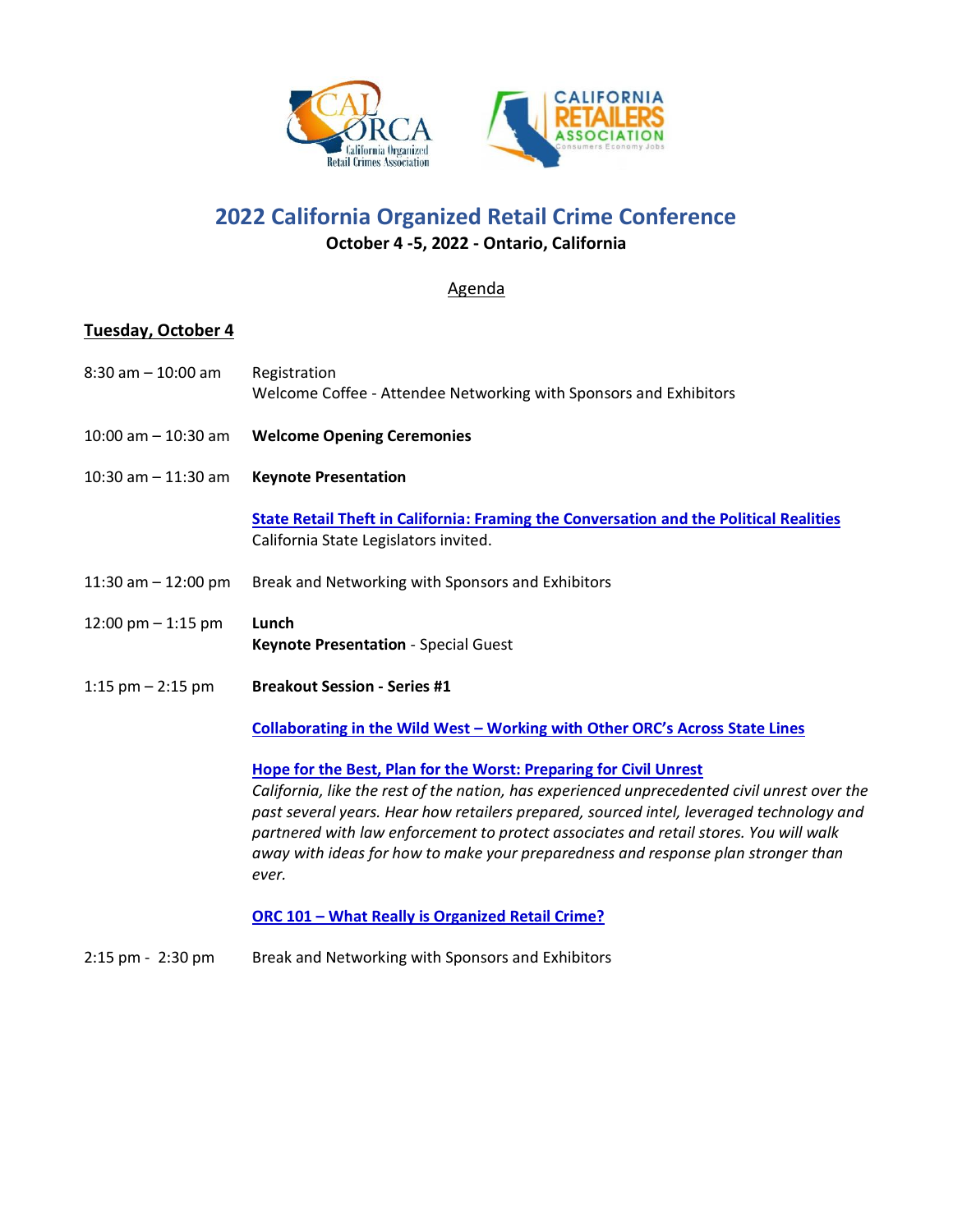| <b>Breakout Session - Series #2</b><br>$2:30 \text{ pm} - 3:30 \text{ pm}$ |
|----------------------------------------------------------------------------|
|----------------------------------------------------------------------------|

#### **Collaborating in the Wild West – Working with Other ORC's Across State Lines**

#### **Hope for the Best, Plan for the Worst: Preparing for Civil Unrest**

*California, like the rest of the nation, has experienced unprecedented civil unrest over the past several years. Hear how retailers prepared, sourced intel, leveraged technology and partnered with law enforcement to protect associates and retail stores. You will walk away with ideas for how to make your preparedness and response plan stronger than ever.*

#### **ORC 101 – What Really is Organized Retail Crime?**

3:30 pm – 4:00 pm Break and Networking with Sponsors and Exhibitors

4:00 pm – 5:00 pm **Keynote Presentation Panel - Partners Against Crime: Tips for Leveraging California's ORC Task Forces** *California led the nation in implementing Organized Retail Crime Task Forces that have led to successful investigations of large-scale thefts. Hear from the California Highway Patrol, California Retailers Association, key retailers and the ORC Task Forces on how you can leverage California's ORC task forces to combat this growing problem.*

5:00 pm – 7:30 pm **Reception Networking with Sponsors and Exhibitors**

### **Wednesday, October 5**

| 7:30 am - 8:30 am | Registration                                       |
|-------------------|----------------------------------------------------|
|                   | Welcome Coffee - Attendee Networking with Sponsors |

8:30 am – 9:30 am **Breakout Session - Series #3**

### **Advanced Technology to Empower Retailers and Law Enforcement to Reduce Loss and Prevent Crime**

#### **Asset Protection Change is Here. Are You and Tour LP Teams Ready?**

*The world of Loss Prevention is very different today than yesterday. Homelessness, mental health, drug addition, increase in violence – this is a new trend for loss prevention for retailers and the partnership with law enforcement. Recruiting and retaining talent in today's AP environment takes a different and creative approach vs. years past. Learn from asset protection executives on how brands are undergoing change like never before. From executive leadership to sales floor associate, leadership requires embracing the LP revolution by moving teams beyond the days of simple "shrink reduction" to adapting to the LP world of tomorrow.*

#### **Hope for the Best, Plan for the Worst: Preparing for Civil Unrest**

*California, like the rest of the nation, has experienced unprecedented civil unrest over the past several years. Hear how retailers prepared, sourced intel, leveraged technology and partnered with law enforcement to protect associates and retail stores. You will walk away with ideas for how to make your preparedness and response plan stronger than ever.*